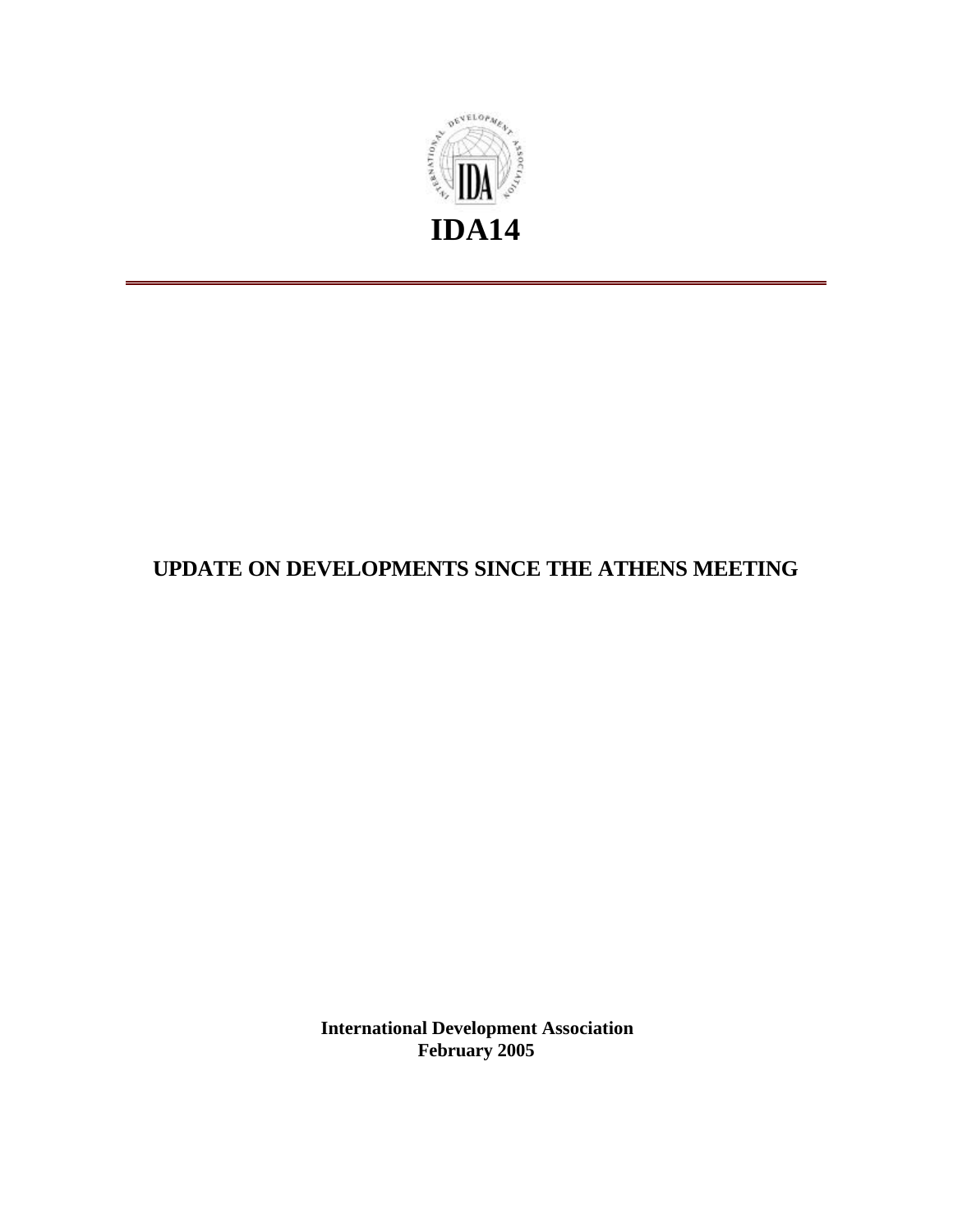# **Update on Developments since the Athens Meeting**

## **I. Introduction**

1. *This note serves as an update to Participants on the current status of the replenishment discussions, in preparation for the final meeting on February 22 in Washington, D.C.* It also provides an update on two significant developments since Participants last met: the impact of Asian tsunami on IDA countries and on IDA; and the publication of the Millennium Project Report.

2. *At the December meeting in Athens, Participants endorsed the IDA14 policy framework for poverty reduction,* including key measures that support the "Working Together to Achieve the MDGs" theme of the replenishment. These include:

- A new system for allocating IDA grants based on countries' risk of debt distress.
- A strong focus on growth, private sector sector development and infrastructure.
- A results measurement system for IDA14.
- Increased transparency and accountability, including through the disclosure of IDA's country performance assessments.
- Measures to strengthen coordination and harmonization among development partners.

3. *In support of the IDA14 policy framework, donors agreed to a 30 percent increase of commitment authority over IDA13.* This substantial increase reflects the consensus that IDA's policy framework be underpinned by a strong replenishment to maintain IDA's key role in the financing of development and the global effort to reach the MDGs. A financing gap of 17.3 percent (SDR 2.45 billion) remains (Table 1 and Annex 2), which, if unfilled, would result in significantly lower resources available to IDA countries than the IDA requirements discussed by Deputies.<sup>1</sup> At the next meeting scheduled for February 22, 2005 it is hoped that sufficient resources will be committed to eliminate or significantly reduce the financing gap.

4. *The remainder of the paper is structured as follows:* Section II provides a brief description of IDA's response to the Asian tsunami; and Section III discusses the UN Millennium Task Force Report that was presented in mid-January, 2005, and the focus this year on the MDGs. The conclusions in Section IV highlight the continuing and pressing development needs of the world's poorest countries as they strive to achieve the MDGs.

 $\frac{1}{1}$ "*Financing Requirements from IDA for Poor Countries during IDA14."* IDA/SecM2004-0458, June 24, 2004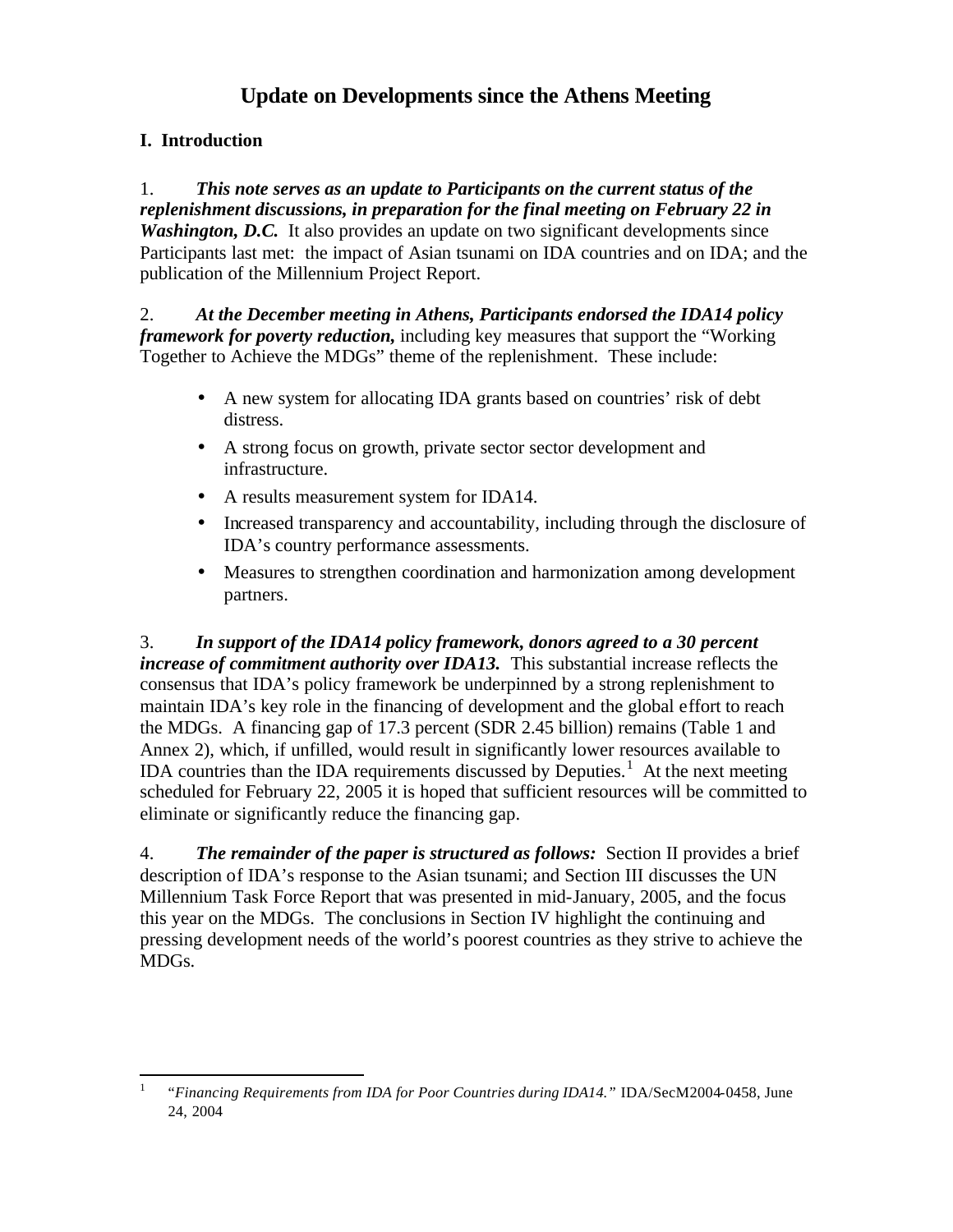| Table 1: IDA14 Financing                                           |                   |                 |                     |
|--------------------------------------------------------------------|-------------------|-----------------|---------------------|
| (in SDR billions)                                                  | Pledged in Athens | Financing Gap   | <b>Total Target</b> |
| <b>IDA14</b> donor contributions                                   | 11.7              | $2.45 (=17.3%)$ | 14.1                |
| Reflows, IBRD transfers and<br>other internal resources            | <u>10.0</u>       |                 | 10.0                |
| <b>Total Funding</b>                                               | 21.7              | 2.45            | 24.1                |
| <b>IDA14 Commitment Authority</b><br>(after IDA13 grant financing) | 21.2              | 2.45            | 23.6                |
| Increase vs. IDA13                                                 | $+17%$            |                 | $+30%$              |

**Table 1: IDA14 Financing**

## **II. Recent Developments: The Tsunami and IDA Response**<sup>2</sup>

5. *Since the last meeting in Athens, a tsunami in the Indian Ocean caused significant damage and loss of life in three regions – South Asia, East Asia and parts of Africa.* The main IDA countries affected are India, Maldives and Sri Lanka in South Asia, Indonesia in East Asia, and Somalia in Africa. The international response to the tsunami is unprecedented with over \$6 billion<sup>3</sup> in private and public contributions already pledged for relief and recovery efforts. These pledges, if realized, would amount to over  $$1,000$  per person affected.<sup>4</sup> While the overall scope of the reconstruction needs in the affected countries is still being assessed, these countries have expressed their desire for Bank involvement in the reconstruction process. The needs assessments that are currently being undertaken in the affected countries will provide better estimates of the overall scope of the reconstruction effort required and help pinpoint where Bank assistance will be most effective. A detailed discussion of the Bank's operational and financial response to the tsunami disaster can be found in the attached January 27, 2005 note to the Bank's Executive Directors.<sup>5</sup>

6. *In the affected countries, poor people living along the coast suffered the most*. Helping rebuild lives and ensuring the delivery of basic services are challenges in the tsunami-affected areas. Four principles are guiding IDA in the reconstruction work. First, IDA will help restore the social and physical infrastructure that was destroyed, with a strong and simultaneous focus on improving the quality of service delivery. For example, simply reconstructing a school is not good enough unless the chances that improved learning will take place in that building are increased. Leveraging financial resources with knowledge assistance will be particularly important if reconstruction is to help pave the way out of poverty. Second, to get reconstruction right and ensure its sustainability, community involvement is crucial. Third, in rebuilding institutional capacity, core government functions will not be bypassed but strengthened. Fourth, IDA

 $\frac{1}{2}$ For IDA's role in helping countries reduce the impact of shocks, see Annex 1.

<sup>3</sup> World Bank, (January 27, 2005). "*World Bank Response to the Tsunami Disaster,"* SecM2005-0035.

<sup>4</sup> According to early estimates from The Economist (January 8-14, 2005), *"Helping the survivors,"* approximately 5 million people have been directly affected by the tsunami.

 $\frac{5}{100}$  World Bank (January 27, 2005) op. cit.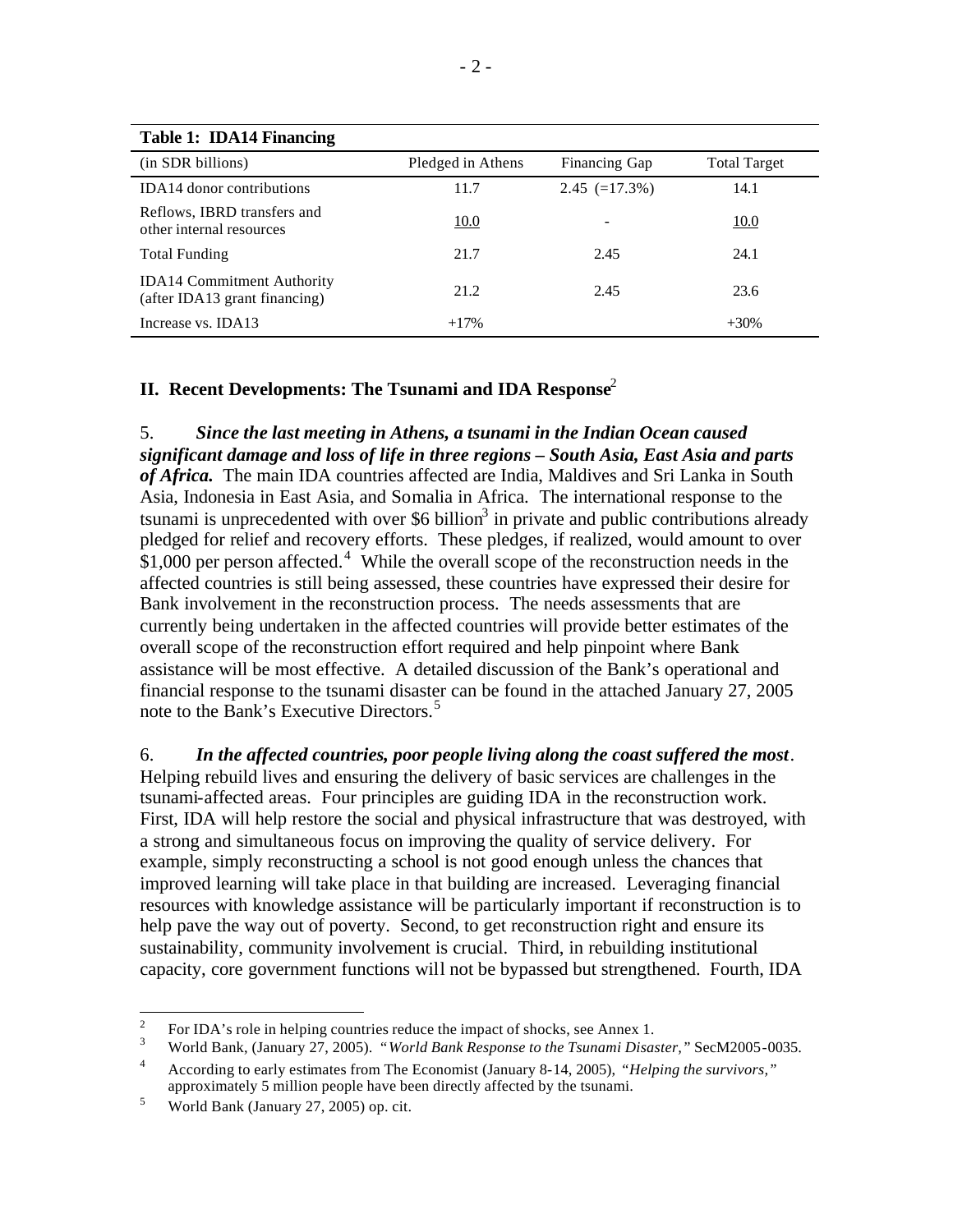is coordinating closely with the governments of the affected countries as well as with other development partners, civil society, and the private sector to ensure the effectiveness of donor support.

7. *IDA has been able to mobilize resources to respond flexibly to the crisis by drawing on its non-earmarked resource base.* This has been achieved despite severe constraints on commitment authority in the last year of IDA13.On December 30, 2004, the Bank announced that it would make available US\$250 million as its initial contribution to cover the first six months for emergency reconstruction in the immediate aftermath of the tsunami disaster. Most of this has come from the reallocation of resources from planned projects and restructuring of existing credits.<sup>6</sup> Thus far, IDA has agreed to provide the countries affected by this reallocation with up to \$125 million of IDA14 resources to compensate for the foregone investments redirected towards the tsunami. The financing requirements from IDA are expected to continue to evolve as the needs assessments are still being completed.

8. *All severely affected IDA countries have asked the Bank for assistance*. IDA's response in each country, covering the first six months and beyond, are as follows. In **Sri Lanka**, IDA stands ready to provide roughly \$400 million, including \$75 million from the restructuring of existing credits, a new emergency credit of \$75 million in 2005 (of which 40 percent will be a grant) and a large reconstruction credit of \$250 million in late 2005. In **Maldives,** IDA will provide around \$12 million in restructured commitments and an additional \$2 million in new commitments. The Bank is also opening a liaison office in Male, the country's capital, to facilitate this process. In **India,** a review suggests that \$300 million from ongoing IDA projects could be redirected for reconstruction, should the government so desire. In **Indonesia**, the Bank stands ready to provide up to approximately \$300 million including a proposed \$25 million grant as well as IDA financing. In **Somalia**, where the tsunami struck the northeastern coastline, there is no active IDA program. Given that IDA does not have a presence on the ground, other donors are taking the lead. The Bank plans to use a Japan Social Development Fund grant to provide support to Somalia's recovery program (see attached note on the Bank's planned response to the tsunami for details).

9. *The last year of IDA13 continues to show very strong demand for IDA funds, and the tsunami will intensify the pressure on IDA resources in IDA13 as well as in IDA14.* The pipeline of operations for FY05 currently exceeds \$9 billion against remaining available funds of only \$8.5 billion.<sup>7</sup> To manage the transition into IDA14, some projects will have to be postponed into FY06; others may be reduced in initial volume with a potential increase through additional financing in subsequent years (if the proposed policy is adopted by IDA's Executive Directors). As a measure of last resort, a number of projects may also be pre-approved during the remainder of FY05 on a conditional basis until IDA14 commitment authority becomes available.

 6 See Table 7, World Bank (January 27, 2005), op.cit.

<sup>7</sup> Assuming timely payment of IDA13 contributions.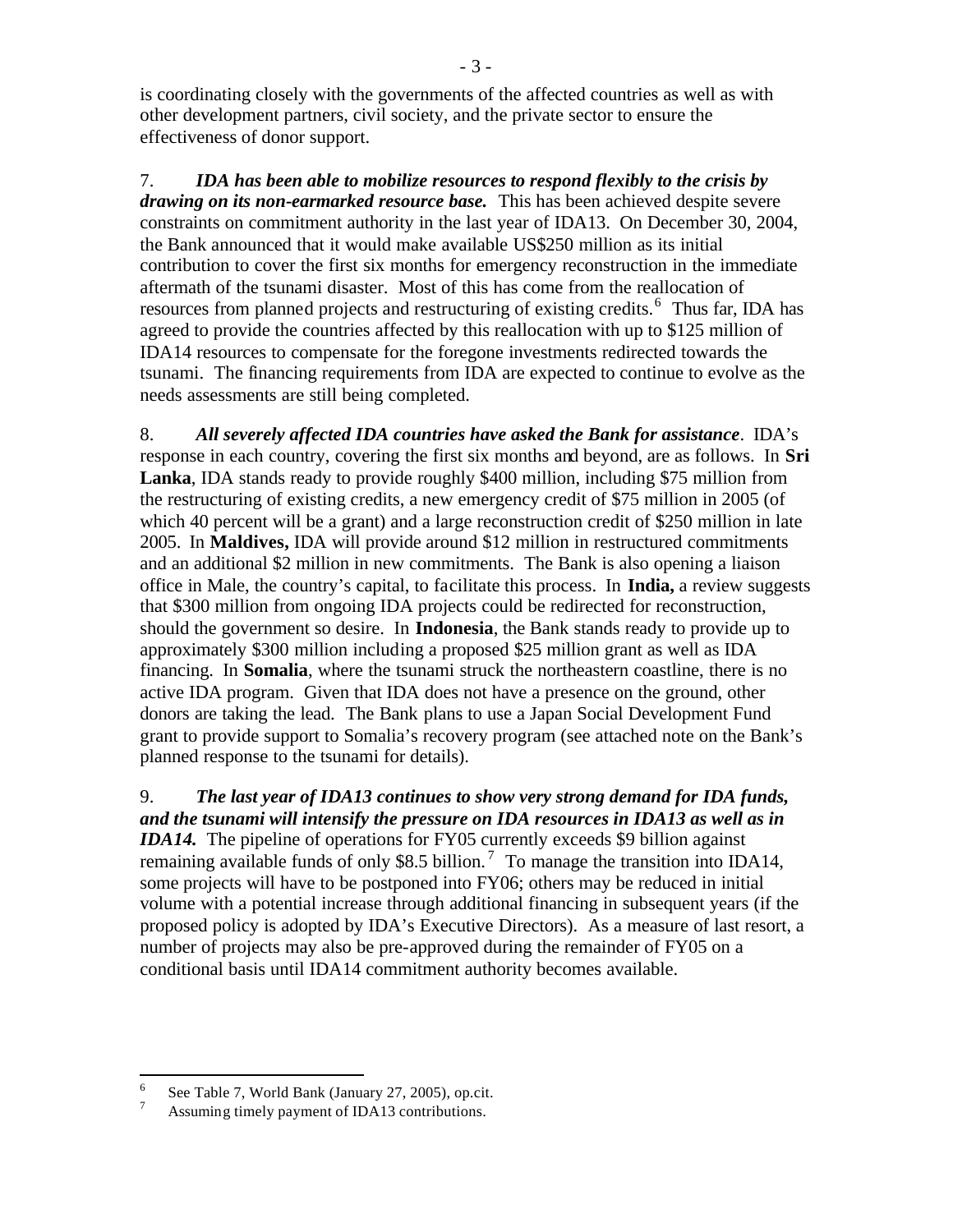### **III. Another Recent Development: Completion of the Millennium Task Force Report**

10. *Another notable development since the Athens meeting was the conclusion of the Millennium Project in mid-January and the submission of a report to the UN Secretary-General entitled "Investing in Development: A Practical Plan to Achieve the Millennium Development Goals."* The Millennium Project Report is one of the inputs to the report of the Secretary-General, which will be released in March. The Secretary General's report, along with a series of other deliverables,  $8$  highlights the attention to development and MDGs in 2005 and will culminate in a Millennium Summit scheduled for September 2005 to review progress towards the MDGs. With just 10 years to go until the target date of 2015, the Millennium Project Report calls for a doubling of total annual development assistance to 0.44 percent of donors' GNP in 2006 (or US\$135 billion) rising to 0.54 percent by 2015, as well as openness to trade and improved governance.

11. *The Millennium Project Report offers an ambitious vision of what developing countries could achieve if adequate aid resources were available to reach the MDGs and sound policies were put in place.* Furthermore, the report also poses a major challenge to the global community, not just on increasing aid, but on ensuring that implementation of scaled-up development programs financed by the increased aid, is successful and actually delivers the results sought – i.e., make progress towards achieving the MDGs. As such, absorptive capacity for additional aid must be built up where it is limited. This is particularly true in sub-Saharan Africa, where some of the most difficult development challenges are found, but also in other regions.

12. *The overall vision set out in the Millennium Project Report is one that is broadly consistent with the Deputies' framework for IDA14.* The MDGs are the central theme of the IDA14 framework, as underlined by the title of the IDA14 report, "Working Together to Achieve the MDGs." Economic growth was selected as a special theme for IDA14 replenishment meetings, reflecting Deputies' emphasis on growth as an essential requirement for reaching the MDGs. For faster growth, IDA countries would need to implement substantial policy and institutional reforms, which include improving the investment climate for private activity – by extending progress on macroeconomic stability, improving regulatory and institutional framework governing markets, strengthening infrastructure, and improving the quality of governance and the capacity of the public sector. Both private sector development as well as provision of infrastructure services featured prominently during the IDA14 replenishment discussions.<sup>9</sup> Acknowledging the strong demand for development resources to complement national efforts, Deputies agreed to a 30 percent increase in commitment authority in IDA14.

 8 Some of the other key deliverables as part of the lead up to the Millennium Summit include: (i) a report by the UK's Commission of Africa in March; (ii) World Development Indicators by the World Bank in April; and (iii) Global Monitoring Report in April by the World Bank and the IMF.

<sup>9</sup> (i) *"Growth in IDA Countries"* IDA/SecM2004-0641, September 22, 2004; (ii) *"Strengthening the Private Sector in IDA Countries"* IDA/SecM2004-0653, September 27, 2004; (iii) *"Strengthening the Private Sector in IDA Countries: Status of World Bank Group Collaboration"* IDA/SecM2004-0769, November 29, 2004; and (iv) *"Strengthening the Private Sector in IDA Countries: Status of World Bank Group Collaboration with External Partners"* IDA/SecM2004-0768, November 29, 2004*.*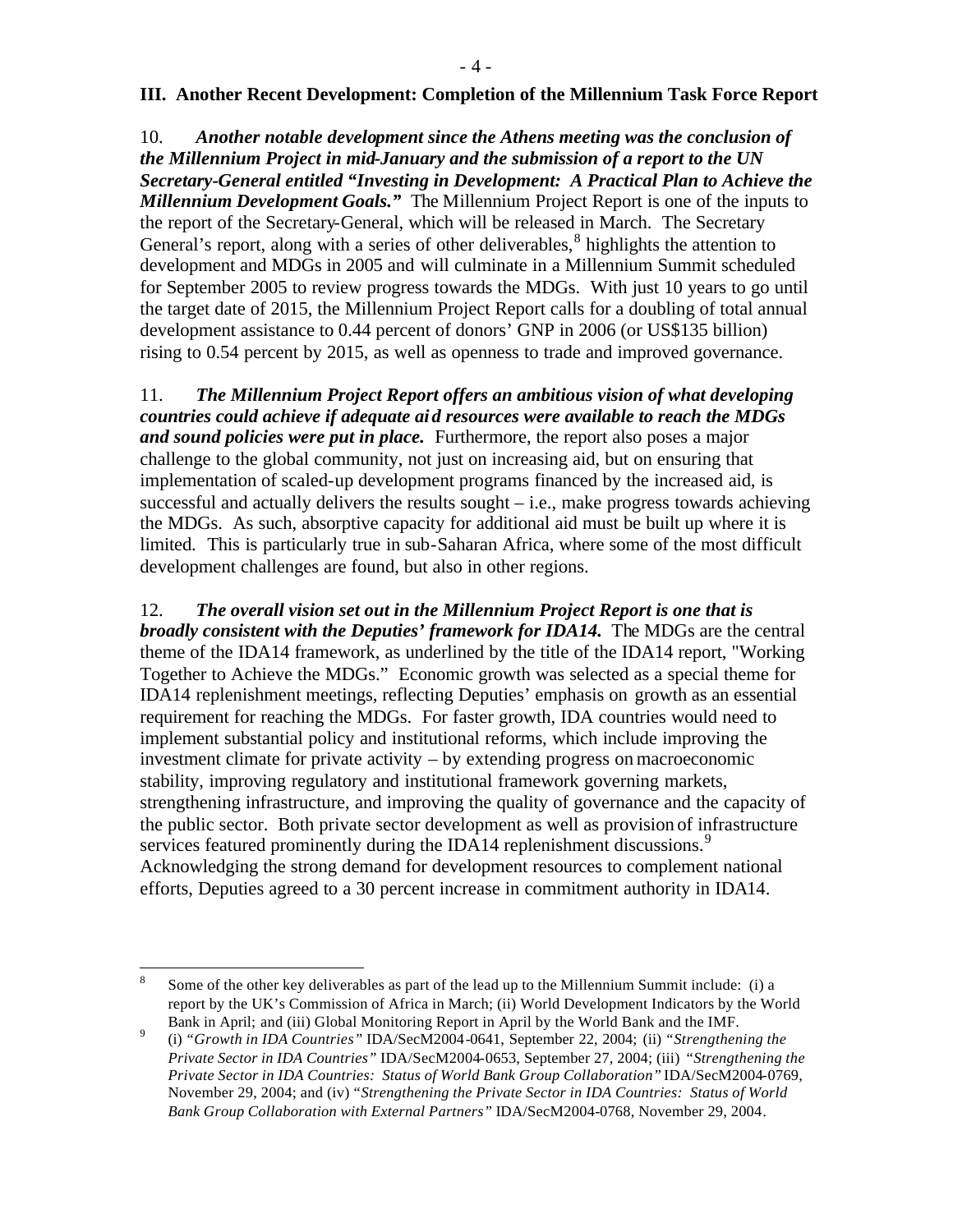13. *IDA's strength is in linking resources to practical implementation on the ground in poor countries.* At this crucial operational level, making progress towards the MDGs will require development assistance that is carefully focused to achieve results, a key policy recommendation by Deputies for IDA14. For this, it is vital for all development partners to work together intensively over the coming years. In contributing to this major collaborative effort, IDA will draw on the following comparative advantages: its extensive knowledge base, particularly in country-specific analytical work; its on-the-ground presence through which enables it to work closely with the client country, donors and other stakeholders; and its ability to manage complex projects, particularly those infrastructure which are vital to the achievement of MDGs. Moreover, IDA's performance-based allocation system will help to target higher levels of resources to those countries with governance, institutions, and policies that can maximize the effectiveness of additional assistance.

#### **IV. Conclusion**

14. *The vulnerability of developing countries and, in particular, of the poorer sections of the population was brought into sharp focus during the recent tsunami,*  which killed around 300,000 people.<sup>10</sup> Not as visible, but no less devastating is "the silent tsunami<sup> $11$ </sup> of global poverty that kills more than 275,000 people every month from Malaria and HIV/AIDS in sub-Saharan Africa alone.<sup>12</sup> The HIV/AIDS epidemic and other diseases threaten progress made so far in IDA countries and contribute, in part, to the stubbornly high infant and maternal mortality rates. Universal primary education remains a distant goal in many IDA countries. Progress towards gender parity in primary and secondary education is slow as is the progress towards providing access to safe water and sanitation. There remain, therefore, long-term challenges that continue to confront the development community.

15. *There is pressure to increase resources to finance the vital unmet needs in IDA countries to help them reach their MDGs.* In addition, unforeseen events such as the recent tsunami intensify the pressure on existing scarce resources. These events underscore the need for sufficient and flexible resources. The recent large replenishments for the AfDF and AsDB are welcome developments and are positive signals that an escalation in ODA levels is happening in response to the demonstrated needs of the poorest countries. At the same time, IDA Deputies and recipient countries continue to expect IDA to provide leadership in the design and delivery of complex technical operations, and coordinate support from other aid agencies for country strategies aimed at accelerating the momentum towards the MDGs. A greater overall IDA envelope, as envisaged in the agreed IDA14 funding level with a 30 percent increase in commitment authority over IDA13, will increase the ability of IDA to provide the much needed resources and leadership to help countries make progress towards the  $MDGs.<sup>13</sup>$ 

 $\frac{1}{10}$ Latest available estimate as of early February, 2005.

<sup>11</sup> Jeffrey Sachs (2005). "*U.N. Report Urges Rich Nations to Double Aid to the Poor,*" in The New York Times, January 17.

<sup>&</sup>lt;sup>12</sup> According to estimates from the World Health Organization.

<sup>13</sup> The need for an "ambitious replenishment of IDA14" was underscored at the recent meeting of the G7 Finance Ministers and Central Bank Governors held in London on February 4-7, 2005.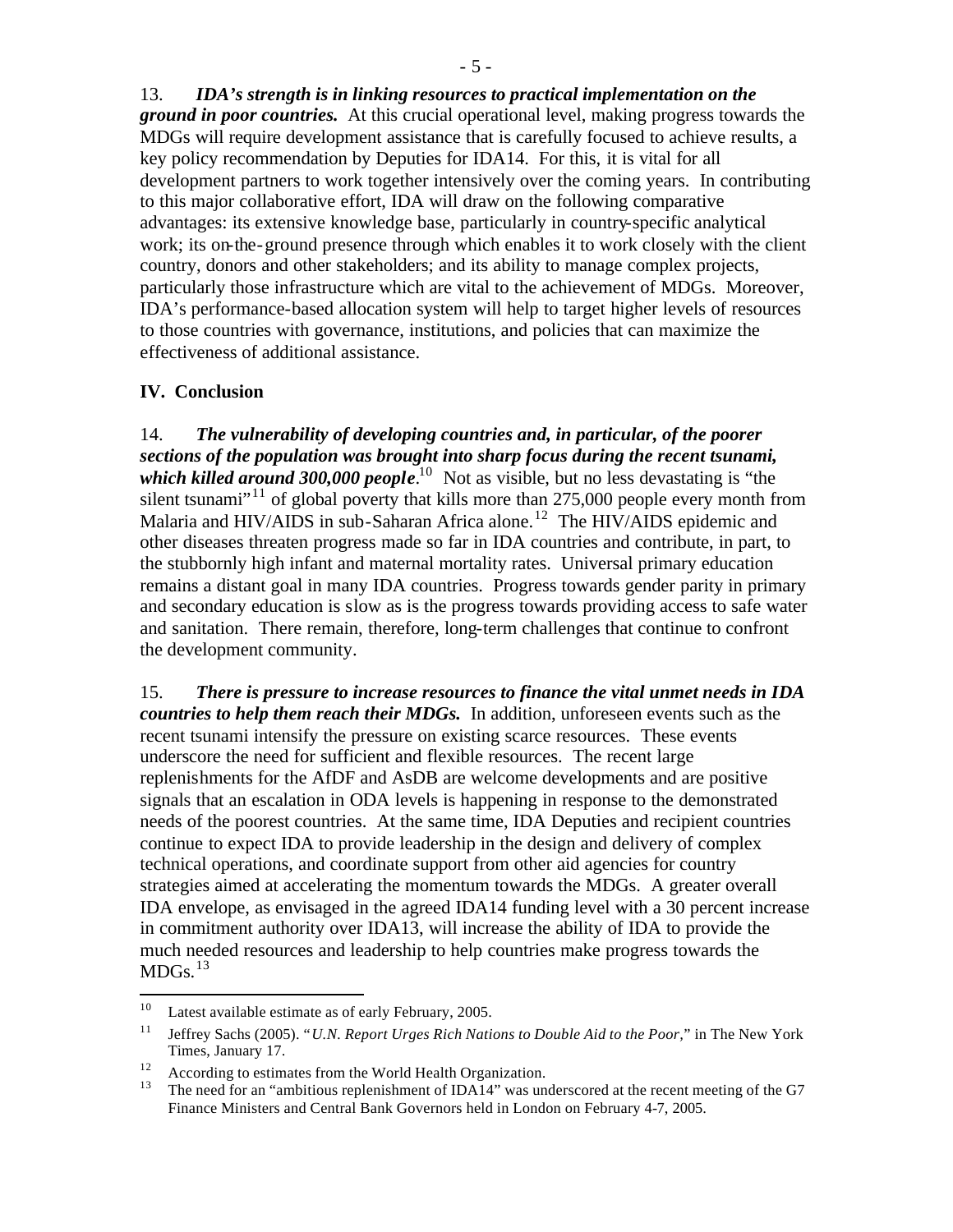### **Annex 1 IDA's role in helping countries reduce the impact of shocks**

16. *Natural disasters are becoming more frequent, more intense and the costs of disaster recovery are increasing.*Low-income countries are disproportionately affected by these natural disasters, especially the poor populations within these countries. Economic loss relative to GDP is often much higher in low-income countries even though the absolute costs of natural disasters are higher in developed countries. At the same time, mortality losses from such disasters are much higher in low-income countries as a result of their vulnerability and lack of disaster prevention measures.<sup>14</sup> Clearly much more needs to be done to find ways to prevent the human and physical damage caused by disasters and at the same time increasing the ability of countries to quickly respond to disasters when they hit.

17. *IDA's role in helping countries reduce the impact of such shocks is threefold.* First, IDA has also been active in encouraging direct ex-ante measures that help prevent shocks and reduce their impact and costs, by providing risk analysis and incorporating prevention and mitigation measures in IDA projects and assistance strategies, and promoting training in the areas of disaster prevention, mitigation and response. Second, once a disaster strikes, the World Bank's role is to support near and longer-term recovery and reconstruction, taking care to reduce the vulnerability of affected communities. Third, IDA's regular development assistance plays the most significant role. Economic growth and poverty reduction are the key factors that will reduce countries' vulnerability to shocks.

• **Disaster Prevention.** Volatility is a way of life in many IDA countries, and multiple consecutive shocks are not uncommon, especially in small island states and countries with large coastal areas, yet disaster responses are often seen to be exceptional activities. Funding of disaster prevention initiatives<sup>15</sup> can have tremendous returns to investment, reducing the constant erosion of development gains that can happen when countries are faced with multiple disasters. The return from such investments would almost certainly be even higher in IDA countries that are particularly prone to natural disasters. IDA has been active in encouraging countries to view disaster prevention as a priority in their country strategies, and has encouraged the inclusion of mitigation and prevention components in new investment projects.<sup>16</sup>

 $14<sup>1</sup>$ <sup>14</sup> According to Freeman, Keen and Mani*, "Dealing with Increased Risk of Natural Disasters: Challenges and Options,"* IMF Working Paper WP/03/97, 2003, more than 97 percent of all deaths from natural disasters between 1990 and 1998 were in developing countries.

<sup>&</sup>lt;sup>15</sup> These could include better building techniques designed to help buildings withstand earthquakes and hurricanes, planting trees and vegetation to reduce the impact of floods and landslides, improving building techniques to help houses withstand earthquakes, building cyclone shelters and developing early-warning systems.

<sup>&</sup>lt;sup>16</sup> One example is an Elementary Education Project in India that includes guidelines for school site selection that ensures buildings are designed according to code for disaster prevention, and some schools will be designed to double up as shelters.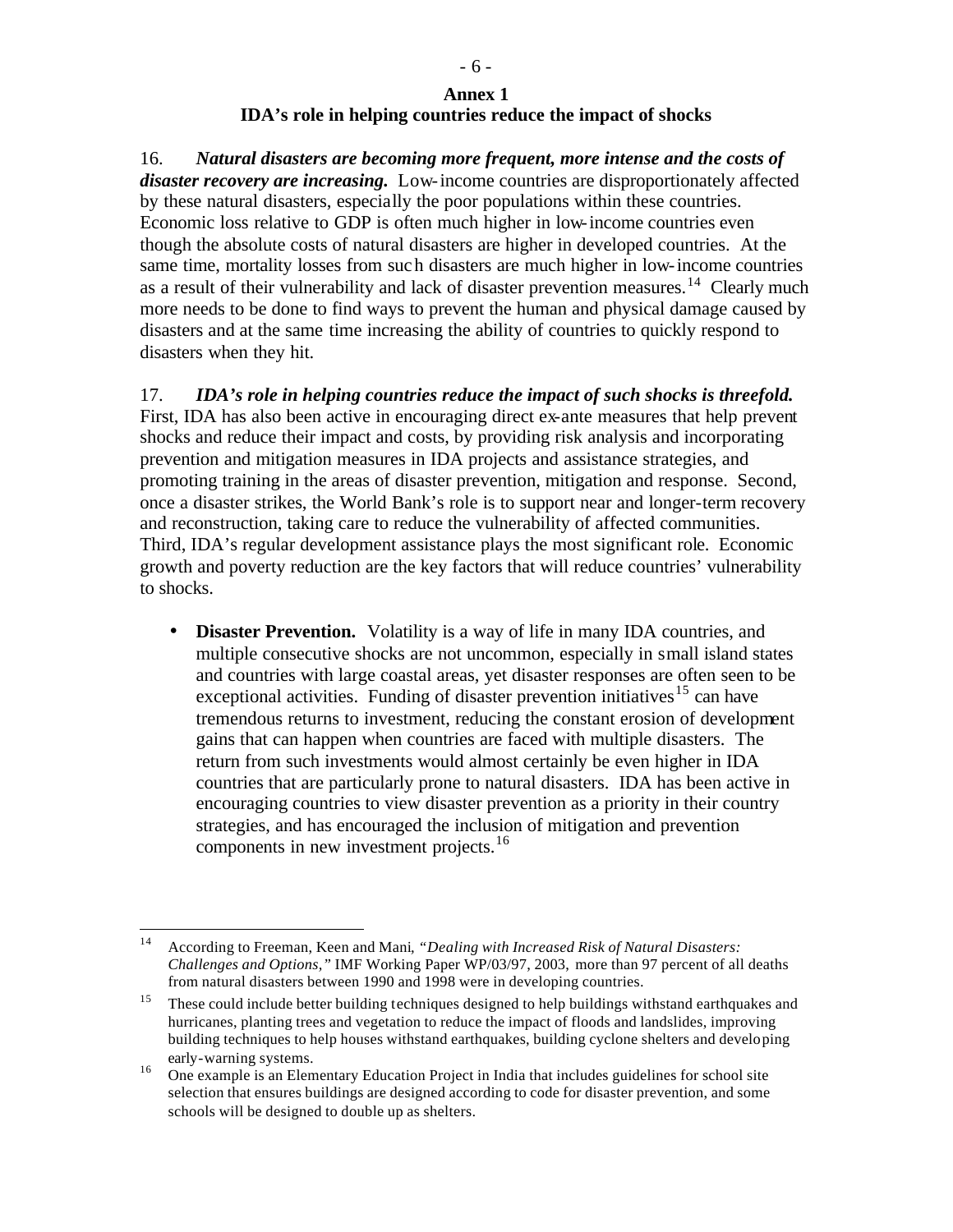- **Recovery and Reconstruction.** Reconstruction efforts following a natural disaster typically require significant investments to restore, redesign and rebuild infrastructure in affected areas. The Bank has demonstrated its ability to help countries with their reconstruction efforts as a result of its strong presence on the ground, its ongoing dialogue with governments in their pursuit of integrated development policies and programs, and its experience with large infrastructure projects. In fact, the Bank is the largest external financier of disaster reconstruction and recovery in the world. $17$
- **Growth, Poverty Alleviation, and Reducing Country Vulnerability.** The primary focus of IDA's lending and technical assistance has been on promoting growth to reduce poverty and vulnerability to shocks. The Bank's strategy for growth and poverty reduction is centered on 1) encouraging good governance and strong institutions, sound macroeconomic policies, and integration into global markets; 2) economic services such as infrastructure and rural development to enable direct participation in growth; and 3) human capital formation to enable shared benefits from growth. These factors are, in and of themselves, also critically important in reducing countries' vulnerability to shocks.

18. *The Bank is preparing a paper on exogenous shocks and related financing issues for the Board in March 2005.* The vulnerability of low-income countries to shocks has again been underscored by the recent Tsunami. The upcoming Board paper takes a fresh look at the risks associated with exogenous shocks in low-income countrie s and whether the international community can do more to help with this tough issue, knowing that it is possible only to mitigate, but not fully compensate for the damage caused by shocks. This upcoming paper will contain a preliminary review of possible measures available to the international community (including financial instruments that creditors could offer) to help mitigate the impact of such shocks on growth and debt sustainability and reduce country vulnerability, in response to a Development Committee request. <sup>18</sup> It builds upon an earlier paper originally prepared for a technical briefing to the Board in April 2004.<sup>19</sup> In addition, for the mid-term review IDA will provide an assessment of IDA's role within the international community, looking at current IDA instruments that can be mobilized to help mitigate the impact of shocks, and evaluating the need for additional measures with due consideration to their operational feasibility.

 $\overline{a}$ 

<sup>&</sup>lt;sup>17</sup> Since 1980, the Bank has lent more than \$40 billion for over 550 disaster-related projects. This figure includes emergency recovery projects, and projects with components aimed at preventing and mitigating disasters.

<sup>18</sup> See Development Committee Communiqué, October 2, 2004. http://siteresources.worldbank.org/DEVCOMMINT/NewsAndEvents/20264401/Sept\_2004\_DC\_Com munique\_E.pdf.

<sup>19</sup> For an updated version of this note see World Bank, "*Exogenous Shocks in Low Income Countries: Economic Policy Issues and the Role of the International Community*", November 2004, mimeo.